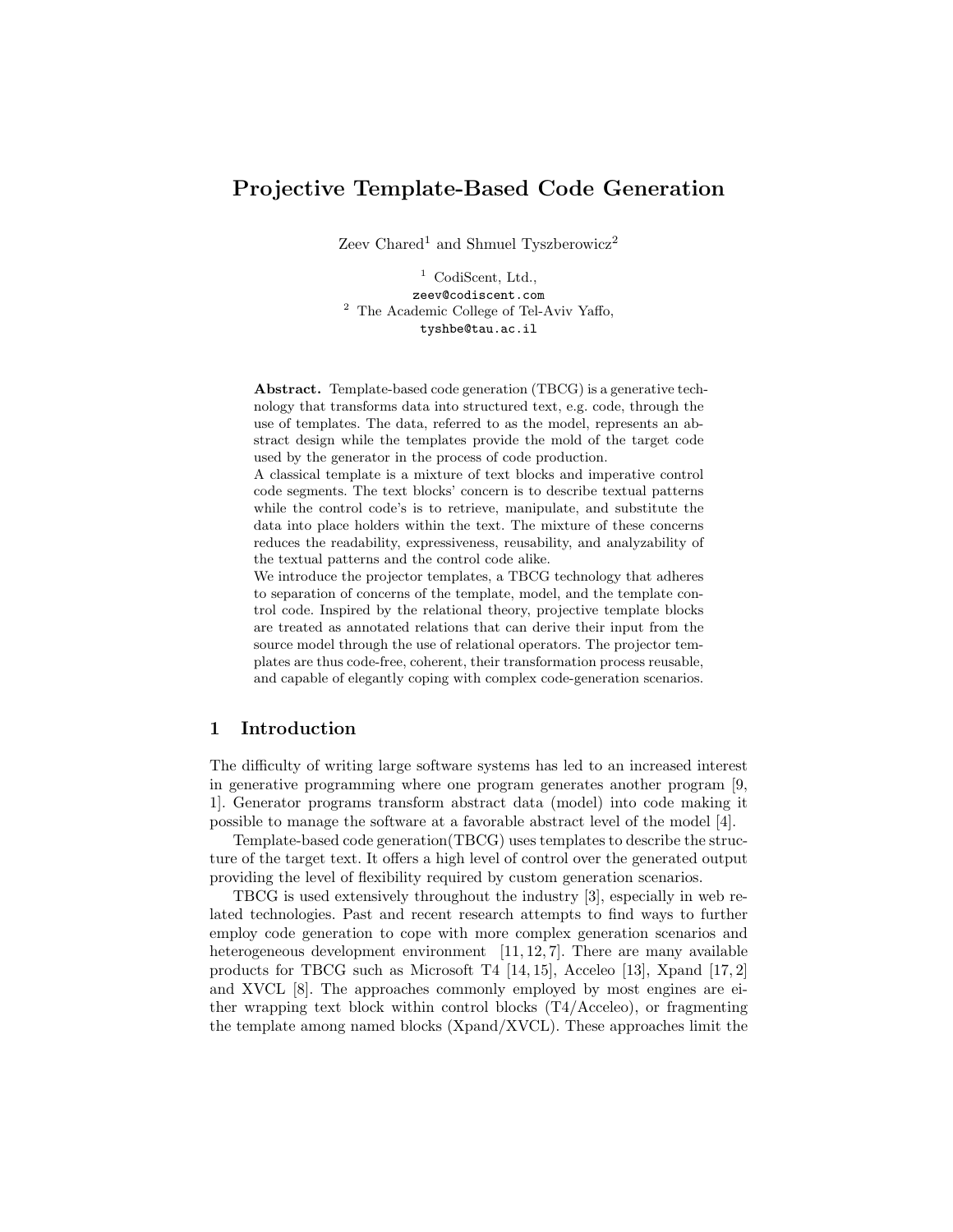templates readability, textual flexibility and reusability, ultimately curbing their effectiveness as the generation scenarios complexity grows.

Ideally, a template should be an abstract representation of the code it describes. Consequently, our research is focused on inferring the control code from the templates textual structure without requiring any explicit control-logic code. This paper presents the projector templates-based code generation technology that focuses on transforming relational models into text by control code-free templates that can express complex textual patterns coherently and elegantly. Relations are analyzable [6] and easily created using available technologies (Excel/XML). Also, a lot of meta-data is already available in relational format from various modeling frameworks.

The rest of the paper is organized as follows: in Section 2 we present the relational view of templates. Section 3 presents the projective templates approach to common generation scenarios. Section 4 demonstrates the use of the technology in the context of a use case. Section 5 discusses the technology's benefits and limitations, and Section 6 concludes with a short summary.

### 2 The Projective Templates Inference Framework

A projective template is a hierarchy of textual blocks (blocks) where each block contains text and block variables, called the block attributes that reference corresponding metadata attributes to be substituted in their place. The block variable set is used to deduce a relational projection to be performed on a source metadata relation (model) associated with the template. Using the inferred projections, the code generation algorithm can extract data from the model, order it, and substitute it into the template in order to produce the target code.

### 2.1 Relational View of Templates

A relation is a set of tuples, or rows, that have the same set of column names called the relation header [5]. For example, the relation Name-Age  $= \{Name,$ Age} contains 2-tuple set where the first tuple is name and the second is age.

A relational projection operator  $\Pi$  {A1,...,An} returns a relation that is derived from a source relation by selecting a distinct set of rows with the header  ${A1, \ldots, An}$ . For instance, the projection  $\Pi$  {Name} applied to the relation Name-Age returns the distinct set of all the names in it.

We define a new operator called the annotated projection operator (APO) that takes a projection  $\Pi$  {A1,...,An} and a block that references the projection header's attributes. The operator transforms each projected row into an annotated row by substituting the projected row's column values in place of the block variables. Columns that are not referenced by the block do not affect the operator's output; hence the projection header can be inferred directly from the template blocks providing the basis of the projective TBGC.

We define the projection inferred from the block as the induced projection; the dataset returned from applying the induced projection to a metadata model

2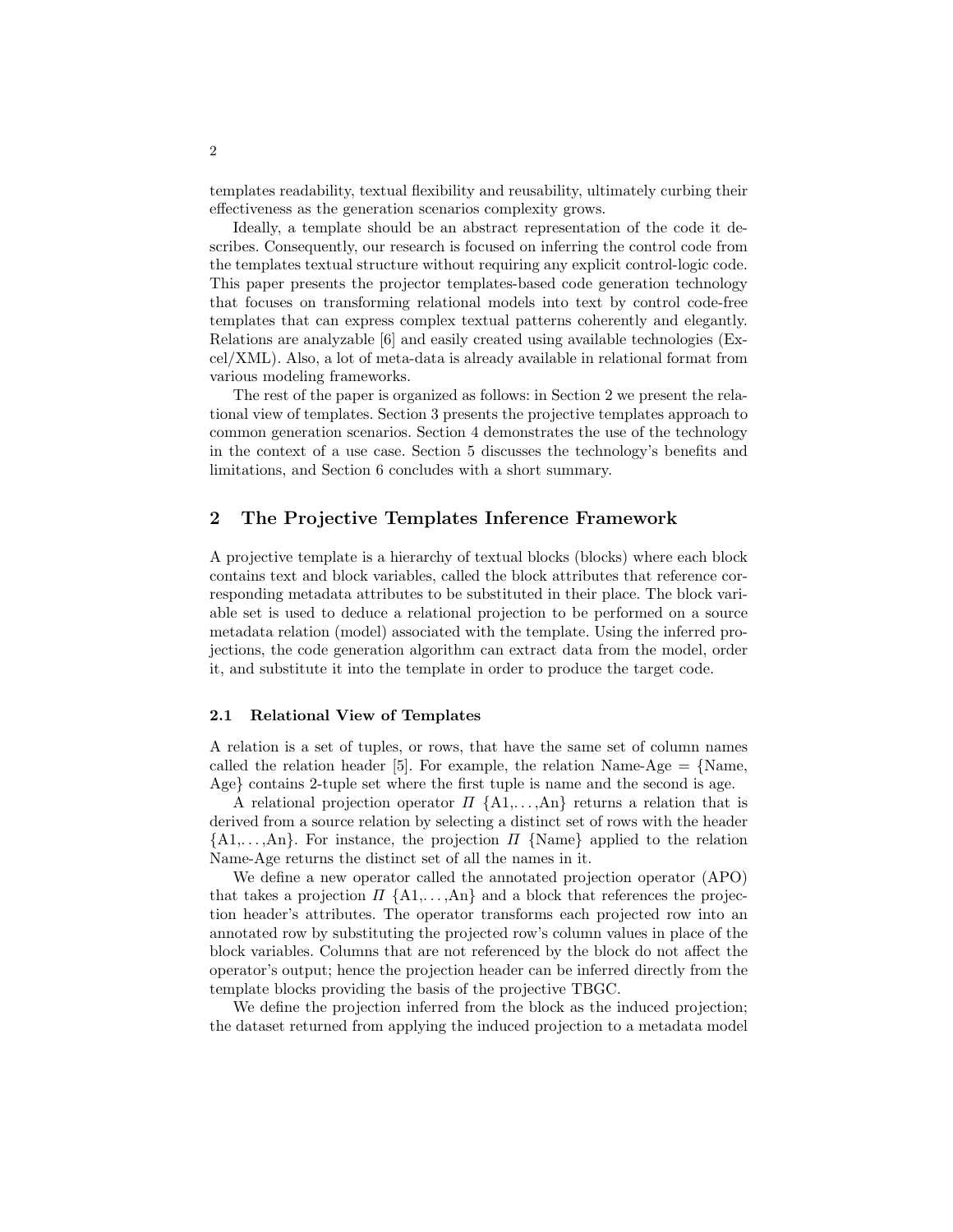as the block's dataset. The image resulting from substituting one row values in place of the block's variables as an annotated row, the concatenation of the annotated rows as the block image, and the concatenation of the block images as the template image.

# 3 Approach to Common Generation Scenarios

This section describes the projective template approach to common generation scenarios. The output is produced with the Projective Template Generator IDE by CodiScent, LTD available at www.codiscent.com.

Child blocks. A template-block can contain other template-blocks in a parent-child recursive structure. A child block is evaluated for each processed instance of the parent for the subset of rows associated with that instance. The child block's image is substituted in place of the child block in the parent processed instance.

The following example shows a template for table creation code and the output of its application to the model  $M = \{Table, Column, DataType, Length\}.$ 

```
Model M:
 {{Customer, AddressLine1, varchar, 100} ,
{Customer, AddressLine2, varchar, 100 } ,
 ...
{Product, Description, varchar, 50} ...}
Template:
[ create table $Table$
  ([$Column$ $DataType$ [($Length$)] ^, \n'] \Generated code:
create table Customer (
  AddressLine1 varchar (100) ,
  AddressLine2 varchar (100) ,
   ...
create table Product (
  Description varchar (100),
   ... )
```
Optional Attributes and Required Blocks. A block attribute is required by default. The block generates an image only for rows with non-empty values in their required variables. An attribute can be defined as optional by prefixing its name with '\*'. A child block is optional by default, but can be designated as required by prefixing the block with "!" . A required child block prevents the production of its container block's image in case it has no instances. In the following example the block that contains the keyword 'Where' is generated only when there is a constraints clause.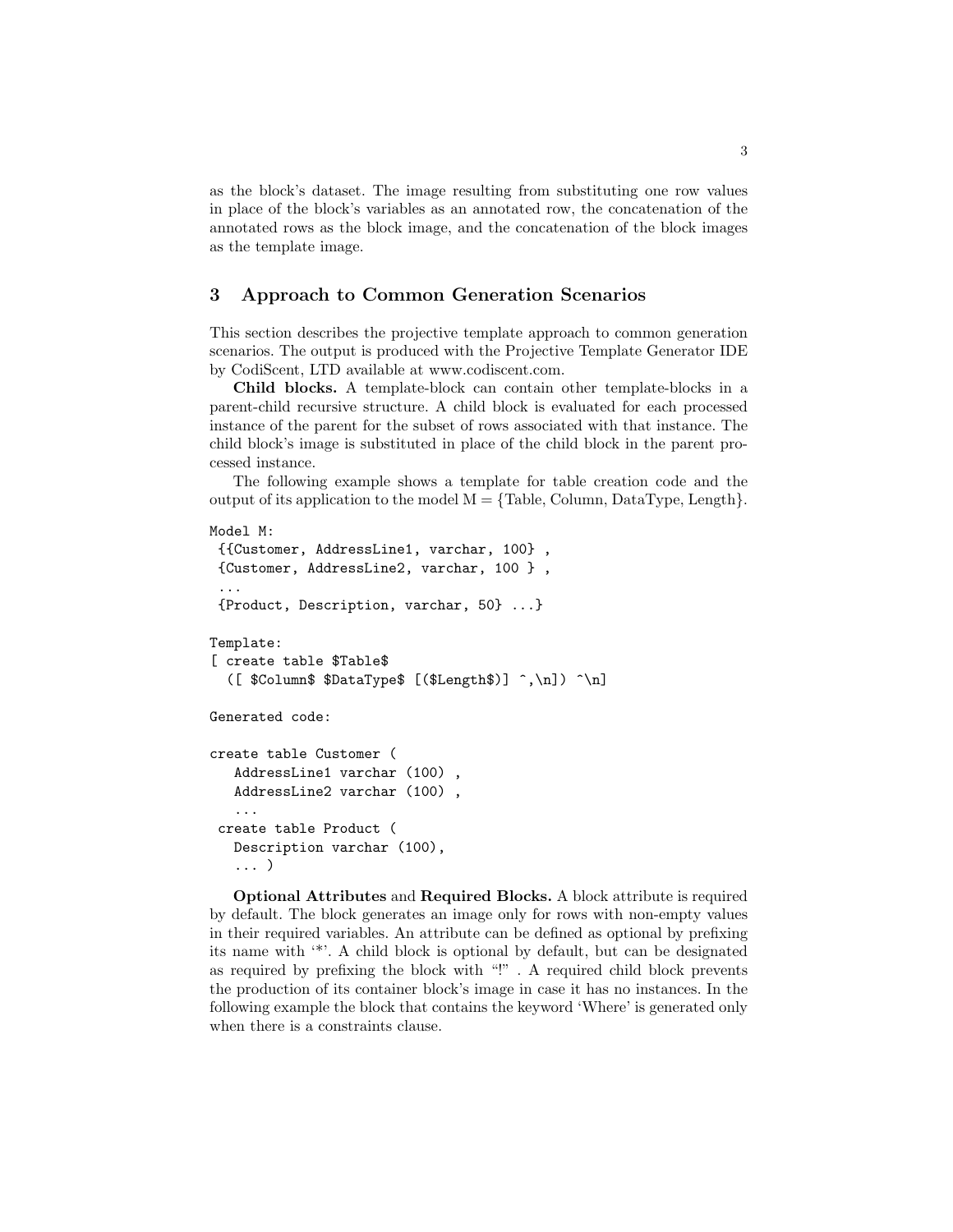[ select \* from tableX [ where ![ \$Condition\$ ] ]

Ordering. A block dataset is sorted in an ascending order of the concatenated values of its block attributes where the attributes are ordered according to their order of appearance in the block.

Silent Attributes. There are generation scenarios that require a sort order other than the default order. The projective templates resolve that with silent attributes , designated by prefixing the attribute with a tilde, whose output is deactivated.

Instance separators. A block instance separator is designated by a <sup>'</sup> prefixed string attached to the ending block marker. A block instance separator is introduced between every pair of adjacent block images, for example, a comma between arguments in a function call.

Conditional generation: existence check. There is no need to test for attributes' null values. A zero instance block is simply not generated.

Conditional generation: derived attributes. The projective templates can extend the model by introducing derived attributes defined at the template or template group level. Derived attributes are evaluated only if their instantiation conditions are satisfied. In the following example the block containing PKAtt (derived from AttName) is generated only for rows that satisfy the PkAtt instantiation constraint, that is, rows with  $AttName = 'ID'$ :

```
[@EXTEND Derive PKAtt isa AttName
         where AttName='ID';@
delete $EntityName$ where [$PKAtt$ = 3]]
```
Conditional generation: text polymorphism. There are situations where the generated code varies slightly from instance to instance. For example, the syntax for loading string values into type-safe objects in  $C#$  requires parsing for non-string data types. The following template demonstrates the generation of a type-safe conversion code.

```
@EXTEND
derive NonStringDataType isa Column
       where C#DataType not in ('String')@
public bool LoadValues([string inp$Attribute$])
{[ $Attribute$ =
[$NonStringDataType$.
Parse(]inp$Attribute$[$~NonStringDataType$)] ; ^\n]}}
```
The template generates the necessary parse command for non-string data types. The silent NonStringDataType variable ensures that the parse command is matched with a closing bracket.

To summarize, the projective template technology provides an inference mechanism for all of the template control code tasks, specifically:

Data Retrieval. The dataset for each block is defined by its header and the instance of the parent block being processed. It is derived by joining the parent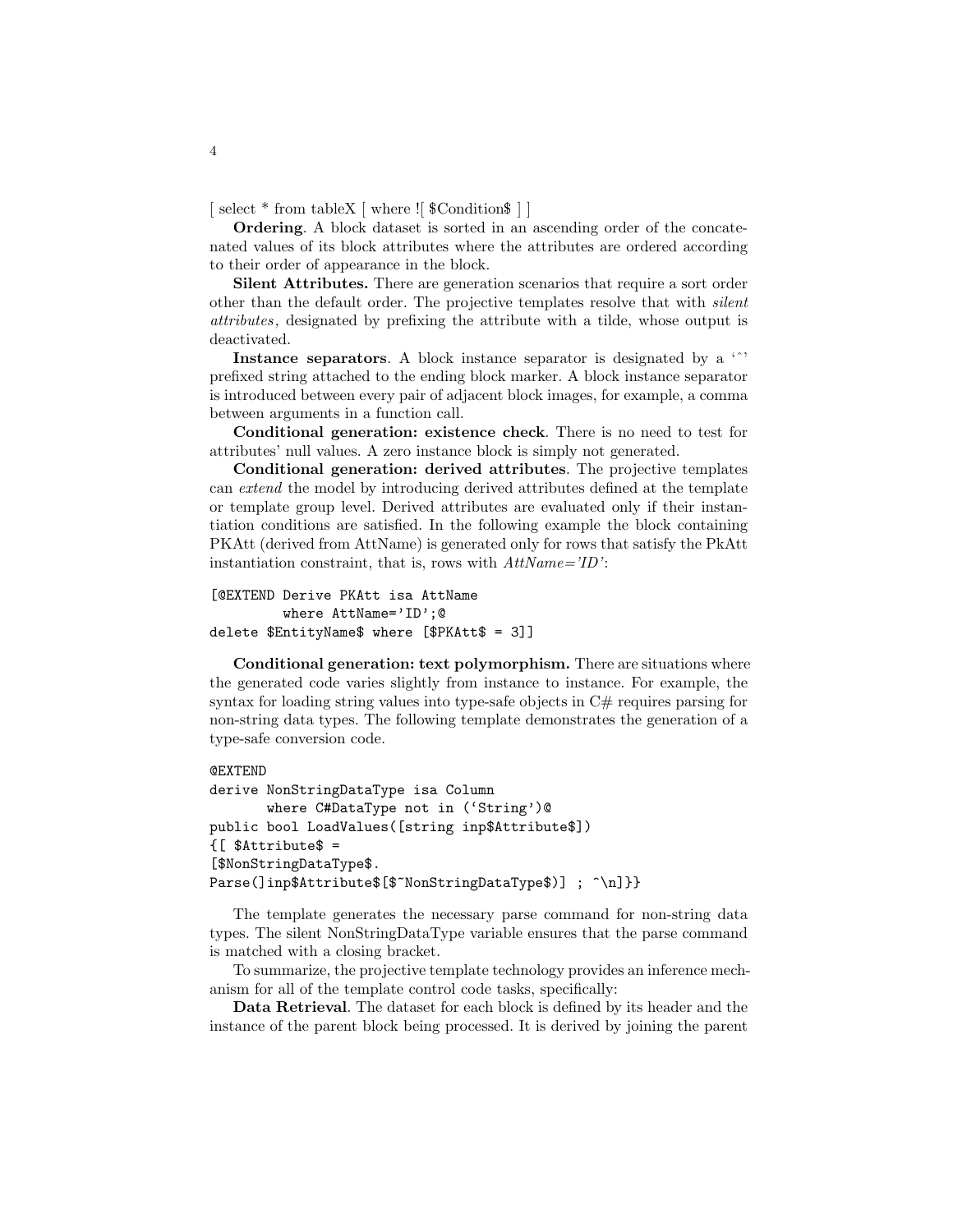instance values with the source model, projecting the child block header onto the resulting relation and further filtered the result set according to the block required/optional attributes' designation and conditional constraints.

Data Substitution. The projective template code generator processes a block by iterating its input data. Hence, the imperative iteration control code construct (for-each) that is common in many template-based technology is unnecessary.

Conditional Generation. The model extension mechanism makes it possible to apply conditional generation without the need of explicit imperative control code such as an if-then-else construct.

# 4 Use Case

The following use case demonstrates some of the projective template features. Following is a template that generates SQL code for comparing tables contents in different database instances highlighting with '\*\*\*' changed columns in each record. The metadata model is derived from querying the database system tables and generating  $M = {EntityName, ColumnName, DataType, Length, PK)}$ , the relation model. The model is further extended with the derived attributes PKColumnName and NonStringColumnName that contain columns with PK='PK' designation and columns that have a non-string data type, correspondingly.

#### [@EXTEND

```
Derive PKColumnName isa ColumnName where PK='PK';
Derive NonStringColumnName isa ColumnName
     where DataType not in ('varchar,nvarchar'); 0
[ select ' $EntityName$ ' as EntityName, 'CHANGED ROWS',
    [ case a.$ColumnName$ when b.$ColumnName$ then ''
    else '***' end +
[convert(varchar(80), \frac{8}{3}NonStringColumnName$]a.
$ColumnName$[$~NonStringColumnName$)]
        as $ColumnName$ ^,\n#3]
    from DL1..$EntityName$ a join DL2..$EntityName$ b
    on [a.$PKColumnName$=b.$PKColumnName$ ^ and ]
    where [(a.$ColumnName$<>b.$ColumnName$ or
         a.$ColumnName$ is null and b.$ColumnName$ is not null or
         b.$ColumnName$ is null and a.$ColumnName$ is not null )
         \hat{ } or \n \n
```
The outer most block is generated for each EntityName. It includes the first selected column with the entity name constant and the from-clause with the compared tables. The first child block selects the tables' columns designating changed data values with '\*\*\*'. The second child block contains the join clause and is generated only for PKColumnName attributes. The last child block contains the where clause that selects record with any changed value. Using a traditional, imperative approach would require adding data access code to retrieve, test, filter, iterate and substitute the model data in the template.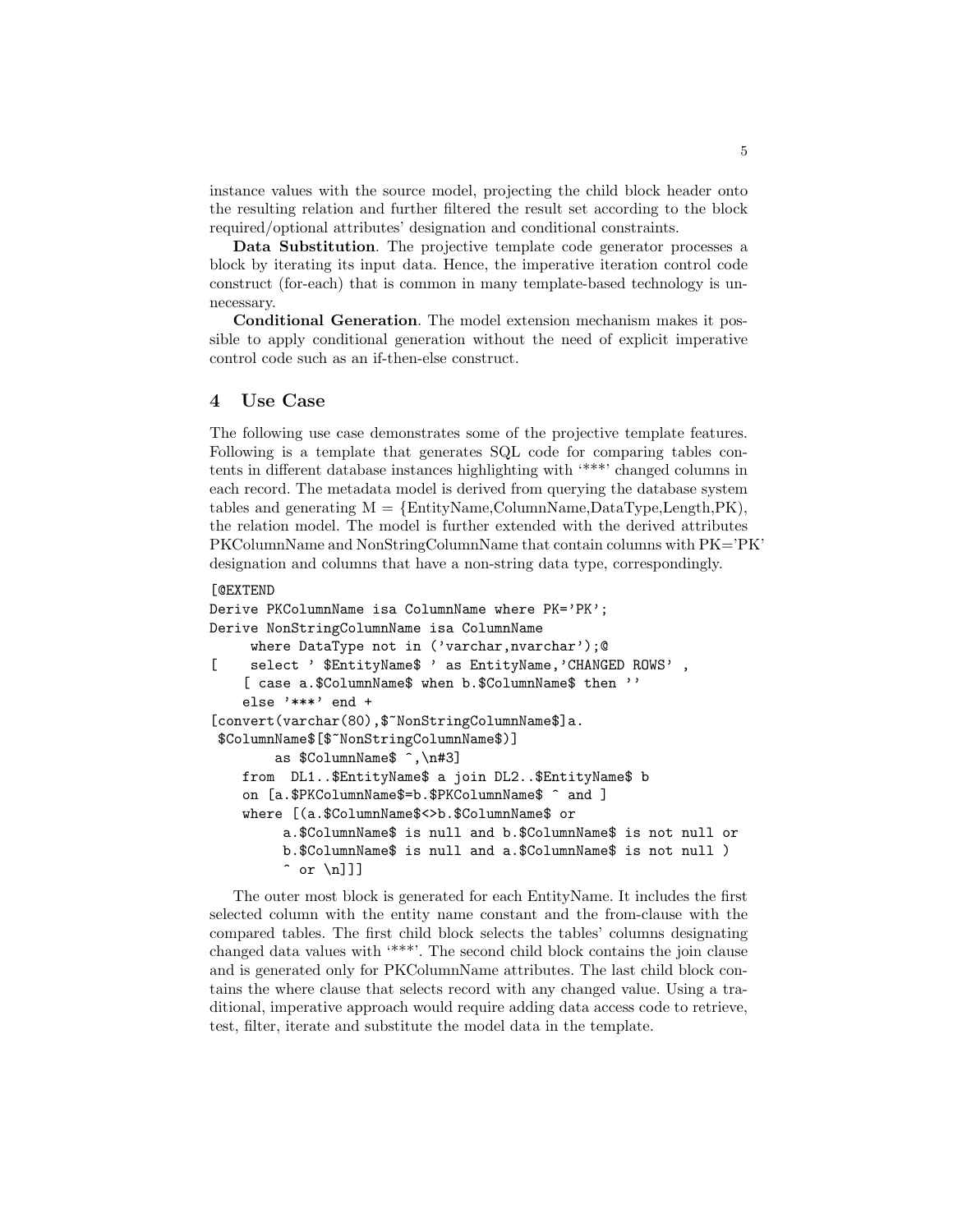# 5 Benefits and Limitations

### 5.1 Benefits

- Separation of model and template. A projector template is strictly separated from the template control logic that is inferred by the code generator in a consistent and predictable manner. Reusing the templates as well as the metadata models is as easy as associating the relevant templates and metadata sources.
- Clarity and Conciseness. The projective templates are clear and readable as they do not contain any template-control code or data access logic. They merely represent an abstract description of their target code and thus do not require the template developer to know any additional language.
- Standard Control Code Inference. Since the control code is inferred from the template block structure it is innately reusable among templates and template blocks as it is always guaranteed to be the same for similar blocks.
- $-$  Format flexibility. The template is flexible with respect to the text it can generate as there are no formatting limitations imposed by a control language. Generating a function call with parameters at the same line is as easy as generating each parameters on a different line simply by changing the separator associated with the block.
- $-$  Change flexibility. The template is very easy to change since there is no need to change the control code logic or rearrange the template blocks among different control blocks.

### 5.2 Limitations

- $-$  Lack of imperative control code. The lack of imperative control code prevents the transformation from changing the model; however, this limitation is introduced by design as in our view a transformation should not change its source model [10].
- $-$  *Change Impact.* Changing the model or the template may have a great impact on the generated code-base. Unless managed correctly, model changes can become an impediment to development process. That is, however, a potential issue with any generative technology and the projective templates approach makes it possible to assess the impact of model changes by comparing before/after projections.
- Over generation. Having a powerful generation technology may encourage the use of code-generation in place of standard coding techniques. On the other hand, it sometimes makes sense to generate explicit code rather than use a generic framework as code can be straightforward to understand and analyze.

# 6 Conclusion

In this paper we presented the projective templates, a new approach to templatebased code generation featuring relational projective templates that provide a